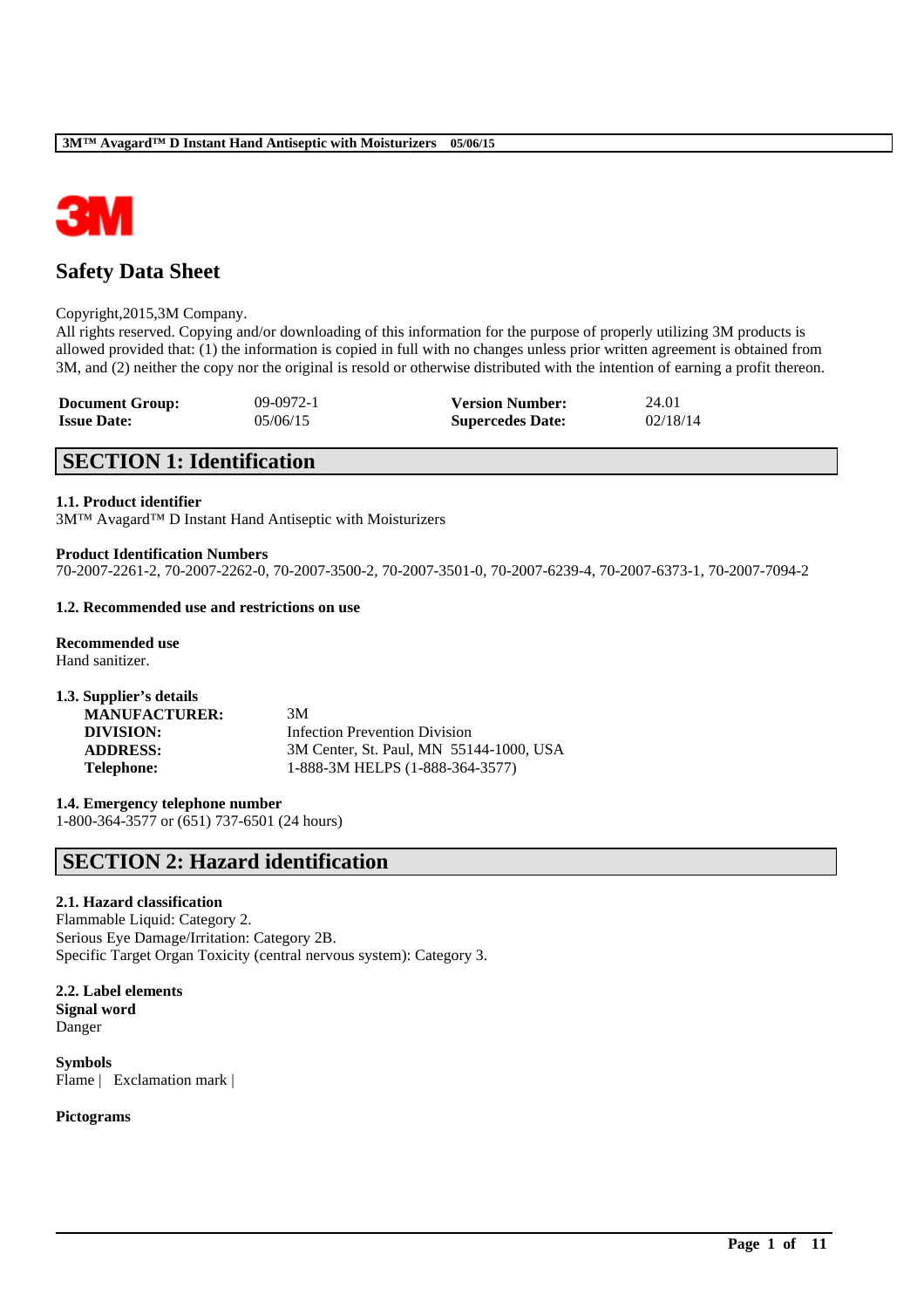

**Hazard Statements** Highly flammable liquid and vapor.

Causes eye irritation. May cause drowsiness or dizziness.

# **Precautionary Statements**

**General:** Keep out of reach of children.

### **Prevention:**

Keep away from heat/sparks/open flames/hot surfaces. - No smoking. Ground/bond container and receiving equipment. Use only non-sparking tools. Take precautionary measures against static discharge. Keep container tightly closed. Use explosion-proof electrical/ventilating/lighting equipment. Avoid breathing dust/fume/gas/mist/vapors/spray. Use only outdoors or in a well-ventilated area. Wear eye/face protection.

#### **Response:**

IF INHALED: Remove person to fresh air and keep comfortable for breathing.

IF IN EYES: Rinse cautiously with water for several minutes. Remove contact lenses, if present and easy to do. Continue rinsing.

If eye irritation persists: Get medical advice/attention.

Call a POISON CENTER or doctor/physician if you feel unwell.

In case of fire: Use a fire fighting agent suitable for flammable liquids such as dry chemical or carbon dioxide to extinguish.

# **Storage:**

Store in a well-ventilated place. Keep container tightly closed. Keep cool. Store locked up.

# **Disposal:**

Dispose of contents/container in accordance with applicable local/regional/national/international regulations.

# **2.3. Hazards not otherwise classified**

None.

| Ingredient          | C.A.S. No.     | $\%$ by Wt                |
|---------------------|----------------|---------------------------|
| Ethyl alcohol w/w   | $64 - 17 - 5$  | 50 - 70 Trade Secret $*$  |
| Water               | 7732-18-5      | 25 - 35 Trade Secret $*$  |
| Polyethylene glycol | 25322-68-3     | $\leq$ 3 Trade Secret $*$ |
| Squalane            | $111 - 01 - 3$ | $\leq$ 2 Trade Secret *   |
| <b>Alcohols</b>     | 26636-40-8     | $<$ 2 Trade Secret $*$    |

\_\_\_\_\_\_\_\_\_\_\_\_\_\_\_\_\_\_\_\_\_\_\_\_\_\_\_\_\_\_\_\_\_\_\_\_\_\_\_\_\_\_\_\_\_\_\_\_\_\_\_\_\_\_\_\_\_\_\_\_\_\_\_\_\_\_\_\_\_\_\_\_\_\_\_\_\_\_\_\_\_\_\_\_\_\_\_\_\_\_

# **SECTION 3: Composition/information on ingredients**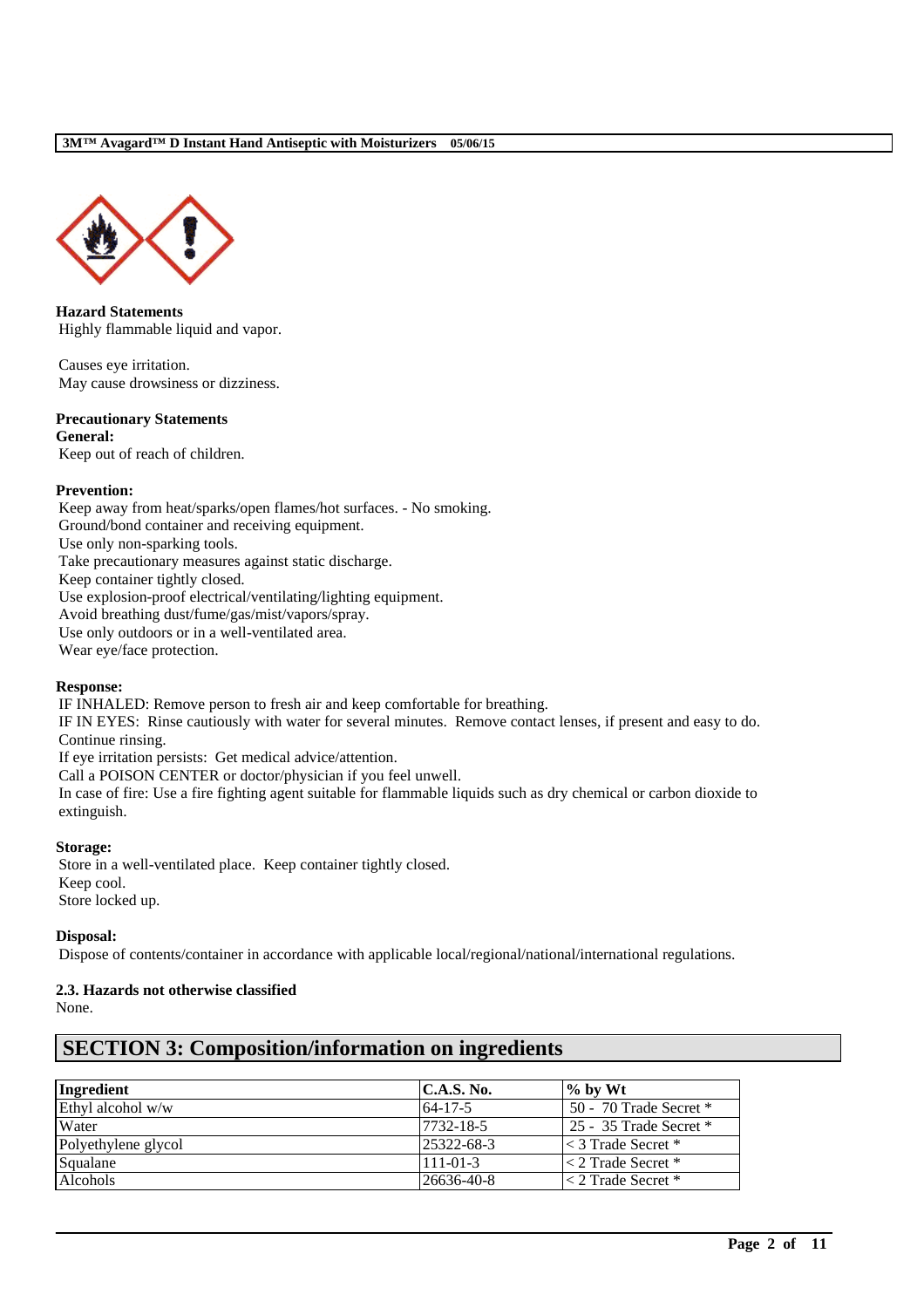| <b>Fatty</b> acids | 103213-20-3 | Trade Secret * |
|--------------------|-------------|----------------|
| Docosyl alcohol    | 661-19-8    | Trade Secret * |

\*The specific chemical identity and/or exact percentage (concentration) of this composition has been withheld as a trade secret.

# **SECTION 4: First aid measures**

# **4.1. Description of first aid measures**

# **Inhalation:**

Remove person to fresh air. If you feel unwell, get medical attention.

# **Skin Contact:**

No need for first aid is anticipated.

# **Eye Contact:**

Flush with large amounts of water. Remove contact lenses if easy to do. Continue rinsing. If signs/symptoms persist, get medical attention.

### **If Swallowed:**

Rinse mouth. If you feel unwell, get medical attention.

### **4.2. Most important symptoms and effects, both acute and delayed**

See Section 11.1. Information on toxicological effects.

# **4.3. Indication of any immediate medical attention and special treatment required**

Not applicable

# **SECTION 5: Fire-fighting measures**

# **5.1. Suitable extinguishing media**

In case of fire: Use a fire fighting agent suitable for flammable liquids such as dry chemical or carbon dioxide to extinguish.

# **5.2. Special hazards arising from the substance or mixture**

Closed containers exposed to heat from fire may build pressure and explode.

# **Hazardous Decomposition or By-Products**

| <b>Substance</b> | <b>Condition</b>  |
|------------------|-------------------|
| Carbon monoxide  | During Combustion |
| Carbon dioxide   | During Combustion |

# **5.3. Special protective actions for fire-fighters**

Water may not effectively extinguish fire; however, it should be used to keep fire-exposed containers and surfaces cool and prevent explosive rupture.

# **SECTION 6: Accidental release measures**

# **6.1. Personal precautions, protective equipment and emergency procedures**

Evacuate area. Keep away from heat/sparks/open flames/hot surfaces. - No smoking. Use only non-sparking tools. Ventilate the area with fresh air. For large spill, or spills in confined spaces, provide mechanical ventilation to disperse or exhaust vapors, in accordance with good industrial hygiene practice. Warning! A motor could be an ignition source and could cause flammable gases or vapors in the spill area to burn or explode. Refer to other sections of this SDS for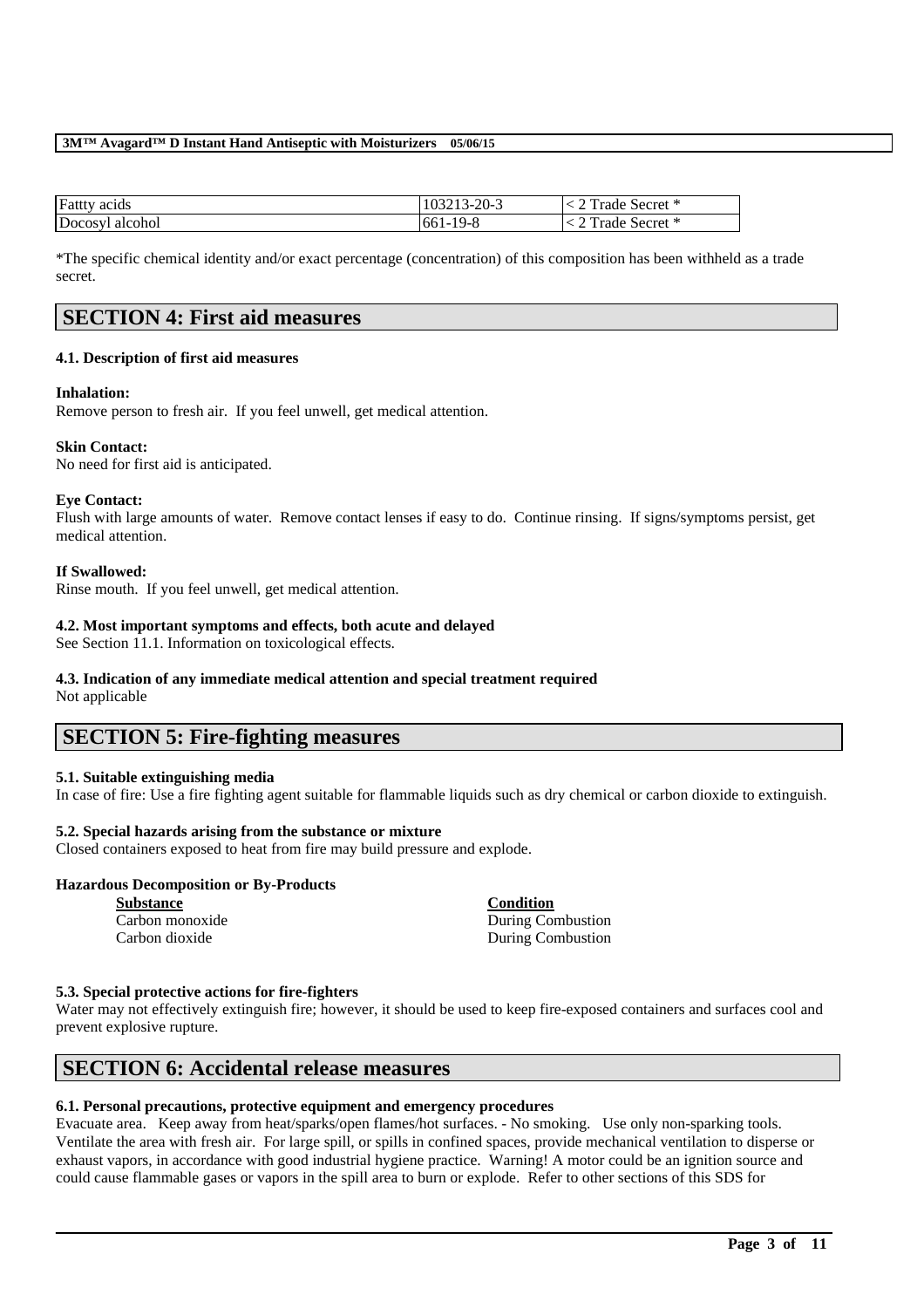information regarding physical and health hazards, respiratory protection, ventilation, and personal protective equipment.

#### **6.2. Environmental precautions**

Avoid release to the environment. For larger spills, cover drains and build dikes to prevent entry into sewer systems or bodies of water.

#### **6.3. Methods and material for containment and cleaning up**

Contain spill. Cover spill area with a fire-extinguishing foam designed for use on solvents, such as alcohols and acetone, that can dissolve in water. An AR - AFFF type foam is recommended. Working from around the edges of the spill inward, cover with bentonite, vermiculite, or commercially available inorganic absorbent material. Mix in sufficient absorbent until it appears dry. Remember, adding an absorbent material does not remove a physical, health, or environmental hazard. Collect as much of the spilled material as possible using non-sparking tools. Place in a metal container approved for transportation by appropriate authorities. Clean up residue with detergent and water. Seal the container. Dispose of collected material as soon as possible.

# **SECTION 7: Handling and storage**

# **7.1. Precautions for safe handling**

Avoid eye contact. Keep out of reach of children. Keep away from heat/sparks/open flames/hot surfaces. - No smoking. Use only non-sparking tools. Take precautionary measures against static discharge. Avoid breathing dust/fume/gas/mist/vapors/spray. Do not eat, drink or smoke when using this product. Avoid release to the environment. Avoid contact with oxidizing agents (eg. chlorine, chromic acid etc.) Wear low static or properly grounded shoes. To minimize the risk of ignition, determine applicable electrical classifications for the process using this product and select specific local exhaust ventilation equipment to avoid flammable vapor accumulation. Ground/bond container and receiving equipment if there is potential for static electricity accumulation during transfer.

### **7.2. Conditions for safe storage including any incompatibilities**

Store in a well-ventilated place. Keep cool. Keep container tightly closed. Store away from heat. Store away from acids. Store away from oxidizing agents.

# **SECTION 8: Exposure controls/personal protection**

#### **8.1. Control parameters**

#### **Occupational exposure limits**

If a component is disclosed in section 3 but does not appear in the table below, an occupational exposure limit is not available for the component.

| <b>C.A.S. No.</b> |              | Limit type                  | Additional Comments                       |
|-------------------|--------------|-----------------------------|-------------------------------------------|
|                   |              | TWA(as particulate):10      |                                           |
|                   |              | mg/m3                       |                                           |
| $64 - 17 - 5$     | <b>ACGIH</b> | $STEL:1000$ ppm             | A3: Confirmed animal                      |
|                   |              |                             | carcin.                                   |
| $64 - 17 - 5$     | <b>OSHA</b>  |                             |                                           |
|                   |              | Agency<br>25322-68-3   AIHA | $\text{TWA:1900 mg/m3}(1000 \text{ ppm})$ |

ACGIH : American Conference of Governmental Industrial Hygienists

AIHA : American Industrial Hygiene Association

CMRG : Chemical Manufacturer's Recommended Guidelines

OSHA : United States Department of Labor - Occupational Safety and Health Administration

TWA: Time-Weighted-Average

STEL: Short Term Exposure Limit

CEIL: Ceiling

#### **8.2. Exposure controls**

#### **8.2.1. Engineering controls**

Use general dilution ventilation and/or local exhaust ventilation to control airborne exposures to below relevant Exposure Limits and/or control dust/fume/gas/mist/vapors/spray. If ventilation is not adequate, use respiratory protection equipment.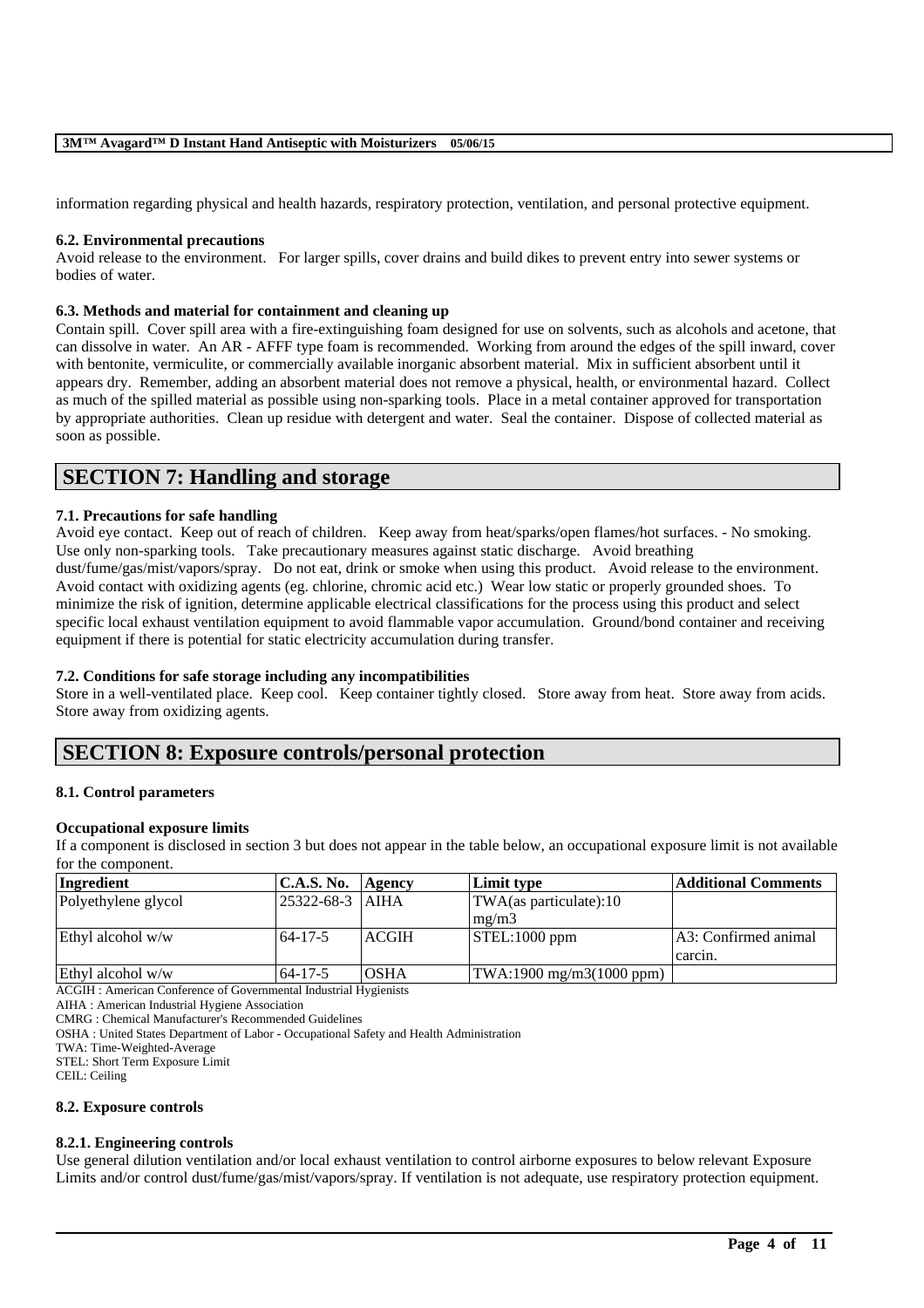Use explosion-proof ventilation equipment.

# **8.2.2. Personal protective equipment (PPE)**

### **Eye/face protection**

Under normal use conditions, eye exposure is not expected to be significant enough to require eye protection. Select and use eye/face protection to prevent contact based on the results of an exposure assessment. The following eye/face protection(s) are recommended:

Safety Glasses with side shields

### **Skin/hand protection**

No protective gloves required.

# **Respiratory protection**

Under normal use conditions, airborne exposures are not expected to be significant enough to require respiratory protection. An exposure assessment may be needed to decide if a respirator is required. If a respirator is needed, use respirators as part of a full respiratory protection program. Based on the results of the exposure assessment, select from the following respirator type(s) to reduce inhalation exposure:

Half facepiece or full facepiece air-purifying respirator suitable for organic vapors and particulates

For questions about suitability for a specific application, consult with your respirator manufacturer.

# **SECTION 9: Physical and chemical properties**

# **9.1. Information on basic physical and chemical properties**

| <b>General Physical Form:</b>          | Liquid                                         |
|----------------------------------------|------------------------------------------------|
| Odor, Color, Grade:                    | White viscous liquid with slight alcohol odor. |
| <b>Odor threshold</b>                  | No Data Available                              |
| pН                                     | 6                                              |
| <b>Melting point</b>                   | Not Applicable                                 |
| <b>Boiling Point</b>                   | $172$ °F                                       |
| <b>Flash Point</b>                     | 69.8 $\mathrm{P}$                              |
| <b>Evaporation rate</b>                | 1.4 [ $RefStd: BUOAC=1$ ]                      |
| <b>Flammability (solid, gas)</b>       | Not Applicable                                 |
| <b>Flammable Limits(LEL)</b>           | 3.28 % volume                                  |
| <b>Flammable Limits(UEL)</b>           | 19 % volume                                    |
| <b>Vapor Density</b>                   | 1.6 [ <i>Ref Std: AIR=1</i> ]                  |
| <b>Specific Gravity</b>                | 0.83 [ <i>Ref Std:</i> WATER=1]                |
| <b>Solubility in Water</b>             | Moderate                                       |
| Solubility- non-water                  | No Data Available                              |
| Partition coefficient: n-octanol/water | No Data Available                              |
| <b>Autoignition temperature</b>        | $1,470$ °F                                     |
| <b>Decomposition temperature</b>       | No Data Available                              |
| <b>Viscosity</b>                       | 50,000 - 250,000 centipoise                    |
| <b>Volatile Organic Compounds</b>      | $496$ g/l                                      |
| <b>Percent volatile</b>                | 90 % weight                                    |
| VOC Less H2O & Exempt Solvents         | 630 g/l                                        |
|                                        |                                                |

# **SECTION 10: Stability and reactivity**

#### **10.1. Reactivity**

This material may be reactive with certain agents under certain conditions - see the remaining headings in this section.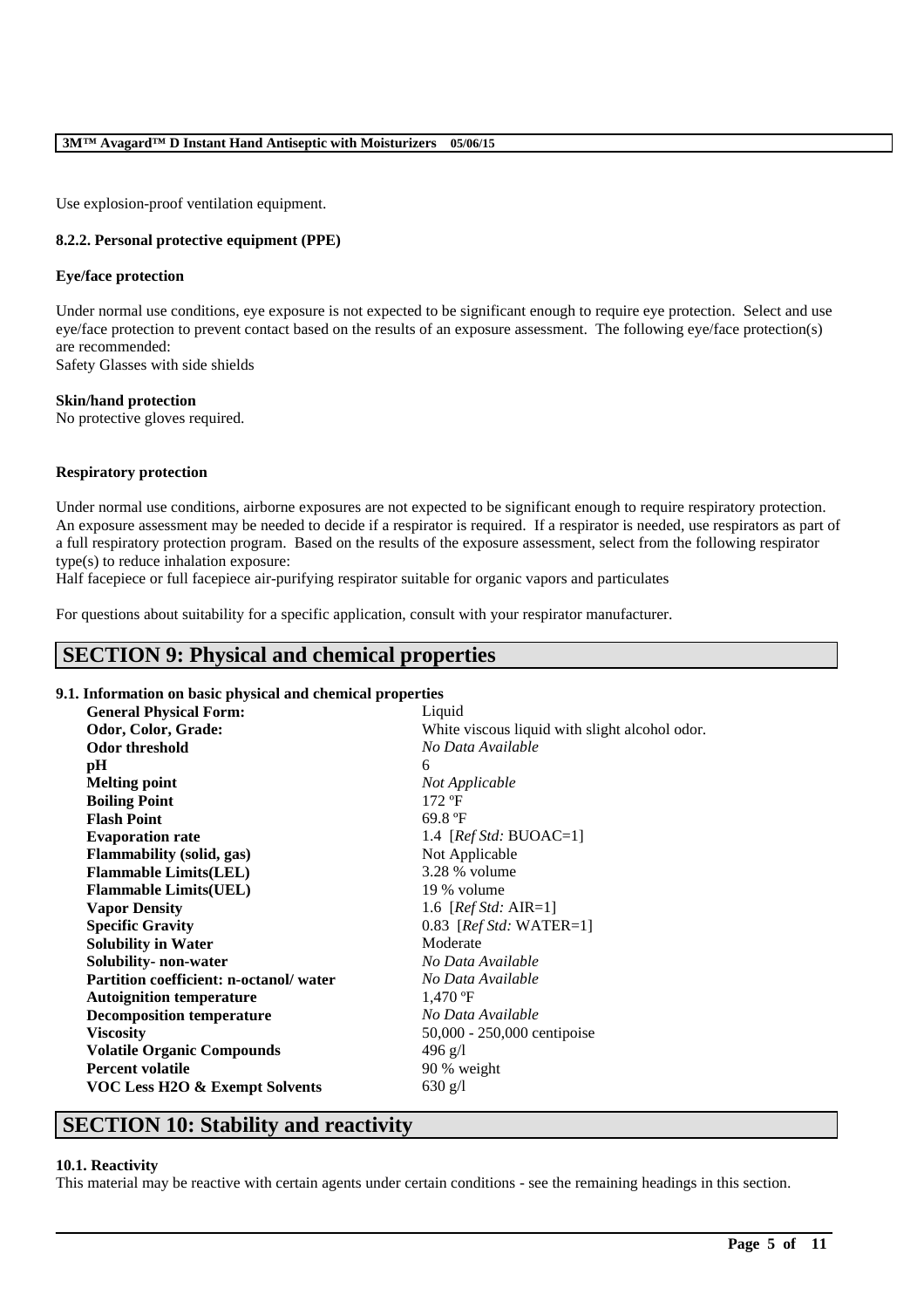**10.2. Chemical stability** Stable.

### **10.3. Possibility of hazardous reactions**

Hazardous polymerization will not occur.

**10.4. Conditions to avoid** Heat Sparks and/or flames

# **10.5. Incompatible materials**

Strong oxidizing agents

### **10.6. Hazardous decomposition products**

**Substance Condition** None known.

Refer to section 5.2 for hazardous decomposition products during combustion.

# **SECTION 11: Toxicological information**

**The information below may not be consistent with the material classification in Section 2 if specific ingredient classifications are mandated by a competent authority. In addition, toxicological data on ingredients may not be reflected in the material classification and/or the signs and symptoms of exposure, because an ingredient may be present below the threshold for labeling, an ingredient may not be available for exposure, or the data may not be relevant to the material as a whole.**

**11.1. Information on Toxicological effects**

**Signs and Symptoms of Exposure**

# **Based on test data and/or information on the components, this material may produce the following health effects:**

# **Inhalation:**

Respiratory Tract Irritation: Signs/symptoms may include cough, sneezing, nasal discharge, headache, hoarseness, and nose and throat pain.

May cause additional health effects (see below).

#### **Skin Contact:**

Contact with the skin during product use is not expected to result in significant irritation.

#### **Eye Contact:**

Moderate Eye Irritation: Signs/symptoms may include redness, swelling, pain, tearing, and blurred or hazy vision.

#### **Ingestion:**

Gastrointestinal Irritation: Signs/symptoms may include abdominal pain, stomach upset, nausea, vomiting and diarrhea.

\_\_\_\_\_\_\_\_\_\_\_\_\_\_\_\_\_\_\_\_\_\_\_\_\_\_\_\_\_\_\_\_\_\_\_\_\_\_\_\_\_\_\_\_\_\_\_\_\_\_\_\_\_\_\_\_\_\_\_\_\_\_\_\_\_\_\_\_\_\_\_\_\_\_\_\_\_\_\_\_\_\_\_\_\_\_\_\_\_\_

May cause additional health effects (see below).

# **Additional Health Effects:**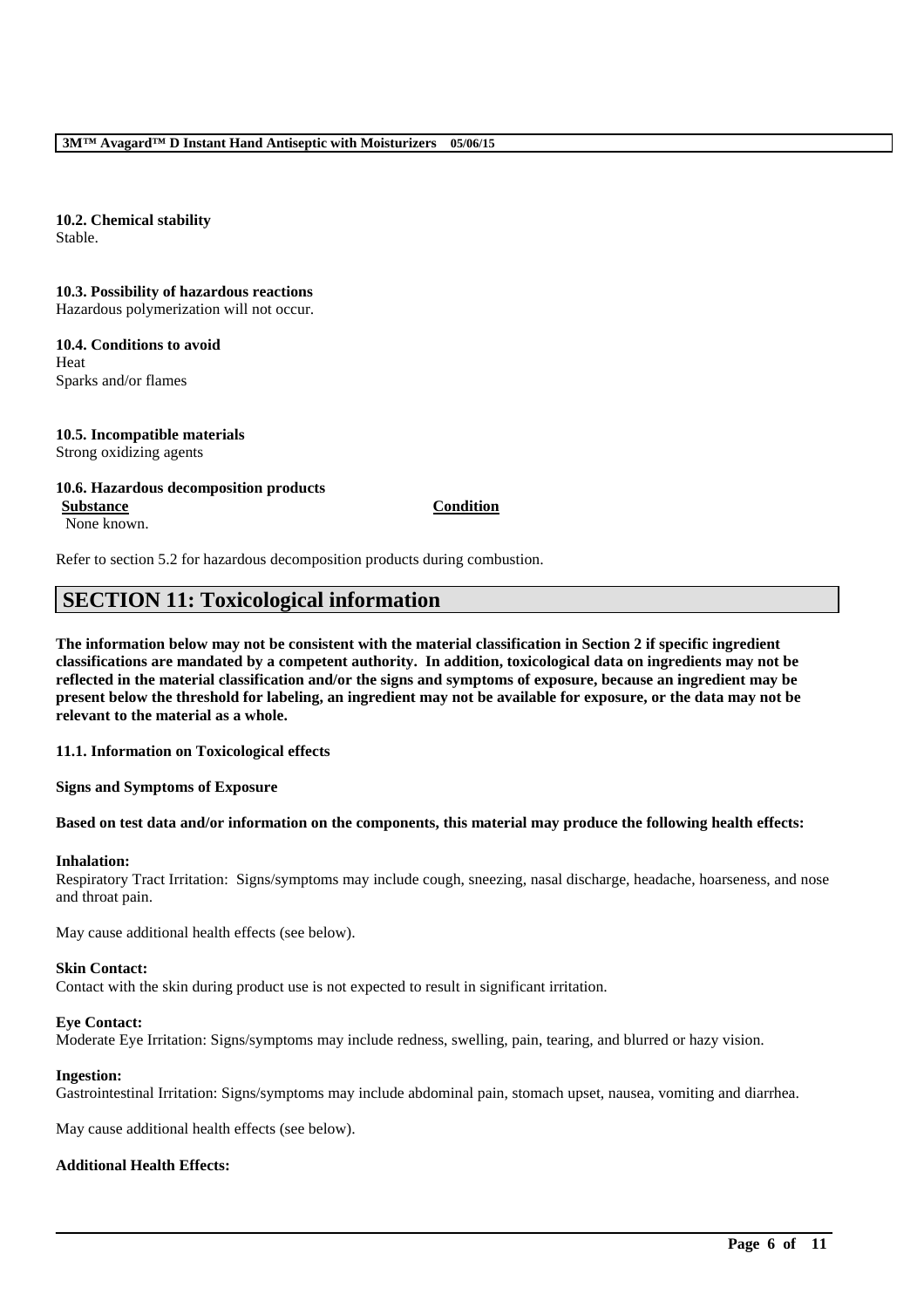#### **Single exposure may cause target organ effects:**

Central Nervous System (CNS) Depression: Signs/symptoms may include headache, dizziness, drowsiness, incoordination, nausea, slowed reaction time, slurred speech, giddiness, and unconsciousness.

#### **Additional Information:**

This product contains ethanol. Alcoholic beverages and ethanol in alcoholic beverages have been classified by the International Agency for Research on Cancer as carcinogenic to humans. There are also data associating human consumption of alcoholic beverages with developmental toxicity and liver toxicity. Exposure to ethanol during the foreseeable use of this product is not expected to cause cancer, developmental toxicity, or liver toxicity.

#### **Toxicological Data**

If a component is disclosed in section 3 but does not appear in a table below, either no data are available for that endpoint or the data are not sufficient for classification.

#### **Acute Toxicity Name Route Route Species Value** Overall product The Contract Ingestion No data available; calculated ATE > 5,000 mg/kg Ethyl alcohol w/w Dermal Rabbit LD50 > 15,800 mg/kg Ethyl alcohol w/w Inhalation-Vapor (4 hours) Rat LC50 124.7 mg/l Ethyl alcohol w/w Ingestion Rat LD50 17,800 mg/kg Alcohols **Dermal** Professio nal judgeme nt LD50 Not applicable Alcohols Ingestion similar compoun ds LD50 Not applicable Polyethylene glycol Dermal Rabbit LD50 > 20,000 mg/kg Polyethylene glycol Ingestion Rat LD50 32,770 mg/kg Docosyl alcohol Dermal Professio nal judgeme nt LD50 Not applicable Docosyl alcohol Ingestion Rat LD50 > 2,000 mg/kg Squalane **Dermal** Professio nal judgeme nt LD50 Not applicable Fatty acids Ingestion Rat LD50 > 5,000 mg/kg Squalane Ingestion Rat LD50 > 2,000 mg/kg

 $ATE = acute$  toxicity estimate

#### **Skin Corrosion/Irritation**

| <b>Name</b>         | <b>Species</b> | Value                     |
|---------------------|----------------|---------------------------|
|                     |                |                           |
| Overall product     | Rat            | No significant irritation |
| Ethyl alcohol w/w   | Rabbit         | No significant irritation |
| Polyethylene glycol | Rabbit         | Minimal irritation        |
| Fattty acids        | Rabbit         | No significant irritation |

#### **Serious Eye Damage/Irritation**

| <b>Name</b>         | <b>Species</b> | Value                     |
|---------------------|----------------|---------------------------|
|                     |                |                           |
| Ethyl alcohol w/w   | Rabbit         | Moderate irritant         |
| Polyethylene glycol | Rabbit         | Mild irritant             |
| Fattty acids        | Rabbit         | No significant irritation |

#### **Skin Sensitization**

| $\bullet$ $\bullet$<br>Name | $\sim$<br><b>Species</b> | Value                                                      |
|-----------------------------|--------------------------|------------------------------------------------------------|
| Ethy.<br>∣alcohol w/w       | --<br>Human              | Some positive data exist, but the data are not             |
|                             |                          | $\cdot$ $\sim$<br>ficient for classification<br><b>SUI</b> |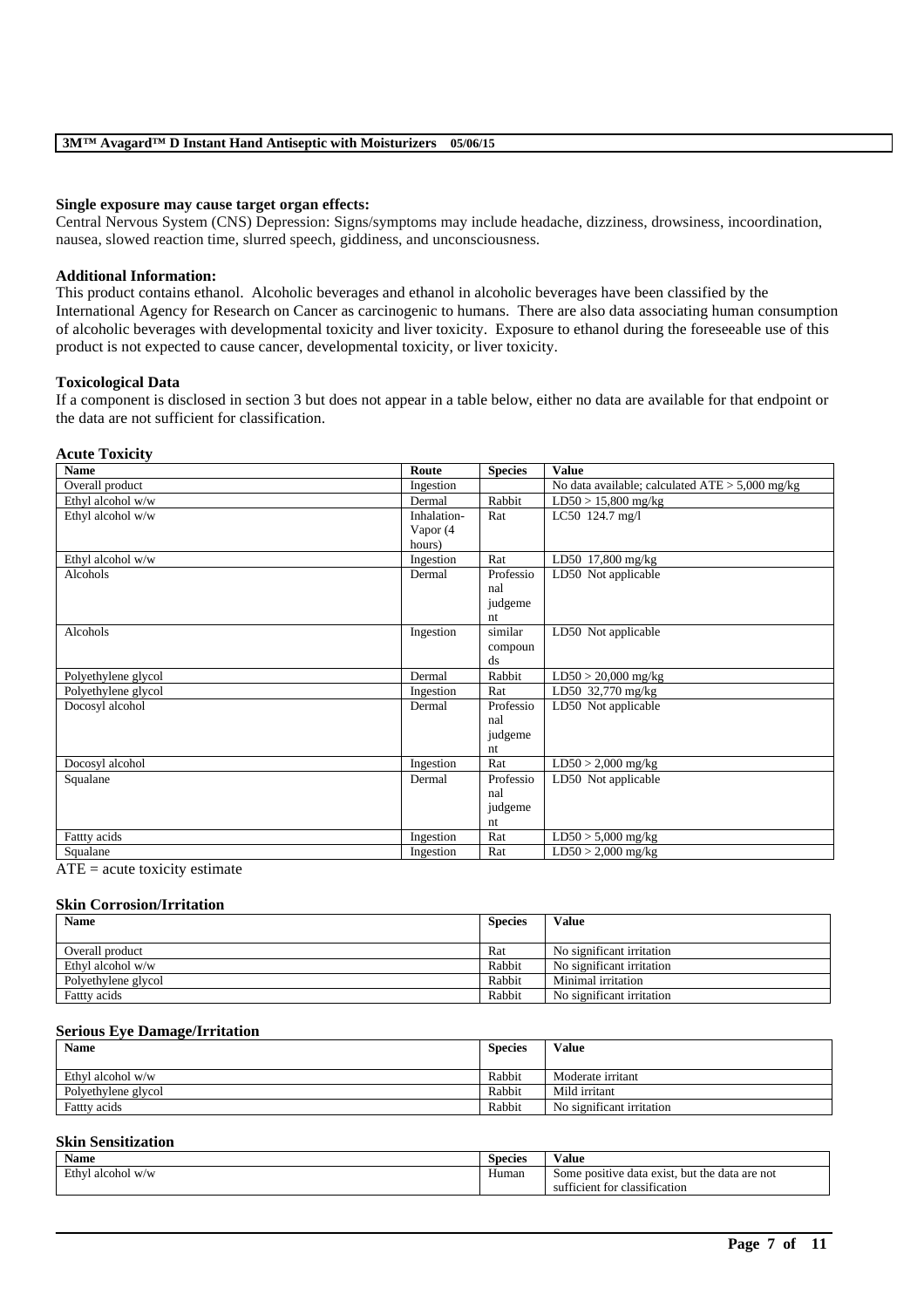| -<br>$\sim$ $\sim$<br>Ë | <b><i><u>PERSON</u></i></b><br>D12<br>- - | N |
|-------------------------|-------------------------------------------|---|

#### **Respiratory Sensitization**

For the component/components, either no data are currently available or the data are not sufficient for classification.

# **Germ Cell Mutagenicity**

| <b>Name</b>         | Route    | Value                                                                           |
|---------------------|----------|---------------------------------------------------------------------------------|
| Ethyl alcohol w/w   | In Vitro | Some positive data exist, but the data are not<br>sufficient for classification |
| Ethyl alcohol w/w   | In vivo  | Some positive data exist, but the data are not<br>sufficient for classification |
| Polyethylene glycol | In Vitro | Not mutagenic                                                                   |
| Polyethylene glycol | In vivo  | Not mutagenic                                                                   |

# **Carcinogenicity**

| <b>Name</b>         | Route     | <b>Species</b>                | <b>Value</b>                                                                    |
|---------------------|-----------|-------------------------------|---------------------------------------------------------------------------------|
| Ethyl alcohol w/w   | Ingestion | Multiple<br>animal<br>species | Some positive data exist, but the data are not<br>sufficient for classification |
| Polyethylene glycol | Ingestion | Rat                           | Not carcinogenic                                                                |

# **Reproductive Toxicity**

# **Reproductive and/or Developmental Effects**

| <b>Name</b>         | Route                   | <b>Value</b>                                                                                                     | <b>Species</b> | <b>Test Result</b>                           | <b>Exposure</b><br><b>Duration</b> |
|---------------------|-------------------------|------------------------------------------------------------------------------------------------------------------|----------------|----------------------------------------------|------------------------------------|
| Overall product     | Dermal                  | Not toxic to female reproduction                                                                                 | Rat            | NOAEL 0.3<br>mL                              | during<br>gestation                |
| Overall product     | Dermal                  | Not toxic to male reproduction                                                                                   | Rat            | <b>NOAEL 0.15</b><br>mL                      | 93 days                            |
| Overall product     | Dermal                  | Not toxic to development                                                                                         | Rat            | NOAEL 0.3<br>mL                              | during<br>gestation                |
| Ethyl alcohol w/w   | Inhalation              | Not toxic to development                                                                                         | Rat            | <b>NOAEL 38</b><br>mg/1                      | during<br>gestation                |
| Ethyl alcohol w/w   | Ingestion               | Some positive developmental data exist,<br>but the data are not sufficient for<br>classification                 | Rat            | NOAEL.<br>5,200<br>mg/kg/day                 | premating &<br>during<br>gestation |
| Polyethylene glycol | Ingestion               | Not toxic to female reproduction                                                                                 | Rat            | <b>NOAEL</b><br>1,125<br>mg/kg/day           | during<br>gestation                |
| Polyethylene glycol | Ingestion               | Not toxic to male reproduction                                                                                   | Rat            | <b>NOAEL 5699</b><br>$+/- 1341$<br>mg/kg/day | 5 days                             |
| Polyethylene glycol | <b>Not</b><br>Specified | Some positive<br>reproductive/developmental data exist,<br>but the data are not sufficient for<br>classification |                | <b>NOEL N/A</b>                              |                                    |
| Polyethylene glycol | Ingestion               | Some positive developmental data exist,<br>but the data are not sufficient for<br>classification                 | Mouse          | <b>NOAEL 562</b><br>mg/animal/da<br>V        | during<br>gestation                |

# **Target Organ(s)**

# **Specific Target Organ Toxicity - single exposure**

| <b>Name</b>       | Route      | Target Organ(s)        | <b>Value</b>                      | <b>Species</b> | <b>Test Result</b> | <b>Exposure</b> |
|-------------------|------------|------------------------|-----------------------------------|----------------|--------------------|-----------------|
|                   |            |                        |                                   |                |                    | <b>Duration</b> |
| Ethyl alcohol w/w | Inhalation | central nervous        | May cause drowsiness or           | Human          | LOAEL 2.6          | 30 minutes      |
|                   |            | system depression      | dizziness                         |                | mg/1               |                 |
| Ethyl alcohol w/w | Inhalation | respiratory irritation | Some positive data exist, but the | Human          | LOAEL9.4           | not available   |
|                   |            |                        | data are not sufficient for       |                | mg/1               |                 |
|                   |            |                        | classification                    |                |                    |                 |
| Ethyl alcohol w/w | Ingestion  | central nervous        | May cause drowsiness or           | Multiple       | NOAEL not          |                 |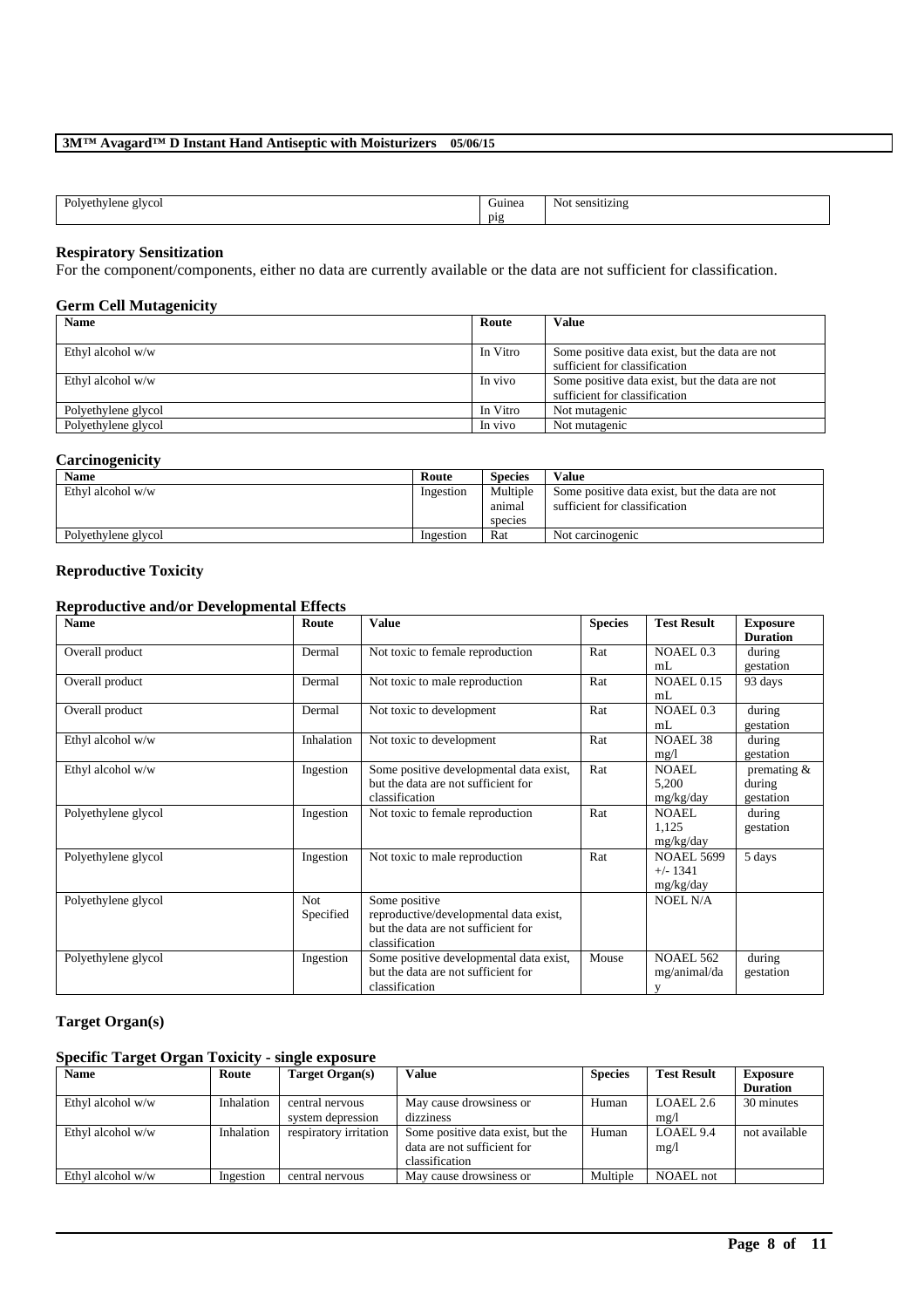|                     |            | system depression        | dizziness                                                                          | animal<br>species | available                             |         |
|---------------------|------------|--------------------------|------------------------------------------------------------------------------------|-------------------|---------------------------------------|---------|
| Ethyl alcohol w/w   | Ingestion  | kidney and/or<br>bladder | Some positive data exist, but the<br>data are not sufficient for<br>classification | Dog               | <b>NOAEL</b><br>$3,000 \text{ mg/kg}$ |         |
| Polyethylene glycol | Inhalation | respiratory irritation   | Some positive data exist, but the<br>data are not sufficient for<br>classification | Rat               | NOAEL.<br>$1.008 \text{ mg}/1$        | 2 weeks |

### **Specific Target Organ Toxicity - repeated exposure**

| <b>Name</b>         | Route      | <b>Target Organ(s)</b>                                                                                                                                                                                                                                       | <b>Value</b>                                                                       | <b>Species</b> | <b>Test Result</b>                 | <b>Exposure</b><br><b>Duration</b> |
|---------------------|------------|--------------------------------------------------------------------------------------------------------------------------------------------------------------------------------------------------------------------------------------------------------------|------------------------------------------------------------------------------------|----------------|------------------------------------|------------------------------------|
| Overall product     | Dermal     | heart   endocrine<br>system   bone, teeth,<br>nails, and/or hair  <br>bone marrow  <br>hematopoietic<br>system   liver  <br>immune system  <br>muscles   nervous<br>system   eyes  <br>kidney and/or<br>bladder   respiratory<br>system   vascular<br>system | All data are negative                                                              | Rat            | <b>NOAEL 0.15</b><br>mL            | 93 days                            |
| Ethyl alcohol w/w   | Inhalation | liver                                                                                                                                                                                                                                                        | Some positive data exist, but the<br>data are not sufficient for<br>classification | Rabbit         | LOAEL 124<br>mg/1                  | 365 days                           |
| Ethyl alcohol w/w   | Inhalation | hematopoietic<br>system   immune<br>system                                                                                                                                                                                                                   | Some positive data exist, but the<br>data are not sufficient for<br>classification | Rat            | <b>NOAEL 25</b><br>mg/1            | 14 days                            |
| Ethyl alcohol w/w   | Ingestion  | liver                                                                                                                                                                                                                                                        | Some positive data exist, but the<br>data are not sufficient for<br>classification | Rat            | <b>LOAEL</b><br>8.000<br>mg/kg/day | 4 months                           |
| Ethyl alcohol w/w   | Ingestion  | kidney and/or<br>bladder                                                                                                                                                                                                                                     | Some positive data exist, but the<br>data are not sufficient for<br>classification | Dog            | NOAEL.<br>3.000<br>mg/kg/day       | 7 days                             |
| Polyethylene glycol | Inhalation | respiratory system                                                                                                                                                                                                                                           | Some positive data exist, but the<br>data are not sufficient for<br>classification | Rat            | <b>NOAEL</b><br>$1.008$ mg/l       | 2 weeks                            |
| Polyethylene glycol | Ingestion  | kidney and/or<br>bladder                                                                                                                                                                                                                                     | Some positive data exist, but the<br>data are not sufficient for<br>classification | Rat            | <b>NOAEL</b><br>5.640<br>mg/kg/day | 13 weeks                           |
| Polyethylene glycol | Ingestion  | heart   endocrine<br>system  <br>hematopoietic<br>system   liver  <br>nervous system                                                                                                                                                                         | All data are negative                                                              | Rat            | <b>NOAEL</b><br>5.640<br>mg/kg/day | 13 weeks                           |

### **Aspiration Hazard**

For the component/components, either no data are currently available or the data are not sufficient for classification.

# **Please contact the address or phone number listed on the first page of the SDS for additional toxicological information on this material and/or its components.**

# **SECTION 12: Ecological information**

# **Ecotoxicological information**

Please contact the address or phone number listed on the first page of the SDS for additional ecotoxicological information on this material and/or its components.

# **Chemical fate information**

Please contact the address or phone number listed on the first page of the SDS for additional chemical fate information on this material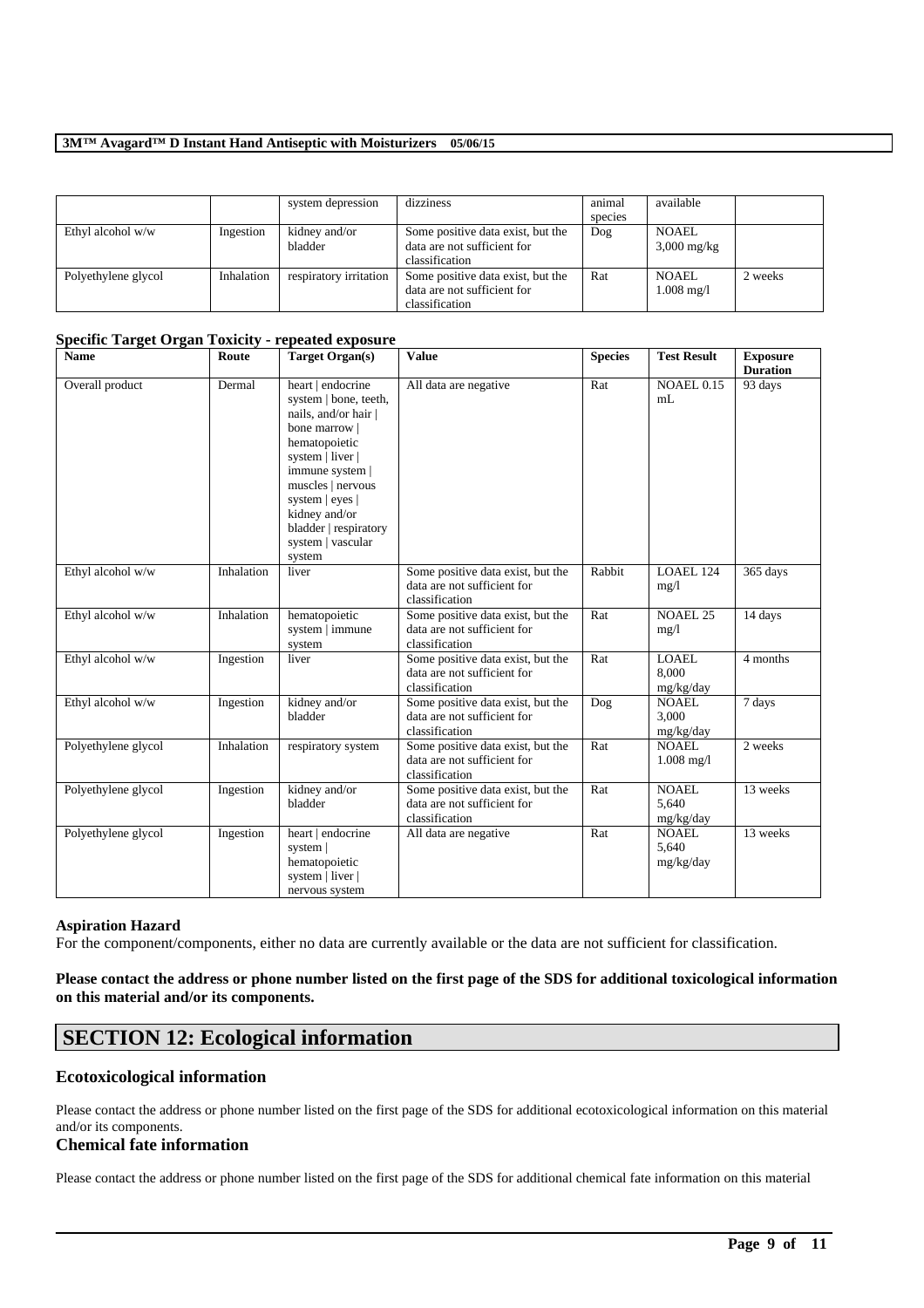and/or its components.

# **SECTION 13: Disposal considerations**

### **13.1. Disposal methods**

Dispose of contents/ container in accordance with the local/regional/national/international regulations.

Incinerate in a permitted waste incineration facility. Empty drums/barrels/containers used for transporting and handling hazardous chemicals (chemical substances/mixtures/preparations classified as Hazardous as per applicable regulations) shall be considered, stored, treated & disposed of as hazardous wastes unless otherwise defined by applicable waste regulations. Consult with the respective regulating authorities to determine the available treatment and disposal facilities.

### **EPA Hazardous Waste Number (RCRA):** D001 (Ignitable)

# **SECTION 14: Transport Information**

For Transport Information, please visit **http://3M.com/Transportinfo** or call 1-800-364-3577 or 651-737-6501.

# **SECTION 15: Regulatory information**

# **15.1. US Federal Regulations**

Contact 3M for more information.

# **311/312 Hazard Categories:**

Fire Hazard - Yes Pressure Hazard - No Reactivity Hazard - No Immediate Hazard - Yes Delayed Hazard - No

# **15.2. State Regulations**

Contact 3M for more information.

# **15.3. Chemical Inventories**

The components of this product are in compliance with the chemical notification requirements of TSCA. Commercial use of this material is regulated by the FDA.

Contact 3M for more information.

# **15.4. International Regulations**

Contact 3M for more information.

**This SDS has been prepared to meet the U.S. OSHA Hazard Communication Standard, 29 CFR 1910.1200.**

# **SECTION 16: Other information**

# **NFPA Hazard Classification**

**Health:** 1 **Flammability:** 3 **Instability:** 0 **Special Hazards:** None

National Fire Protection Association (NFPA) hazard ratings are designed for use by emergency response personnel to address the hazards that are presented by short-term, acute exposure to a material under conditions of fire, spill, or similar emergencies. Hazard ratings are primarily based on the inherent physical and toxic properties of the material but also include the toxic properties of combustion or decomposition products that are known to be generated in significant quantities.